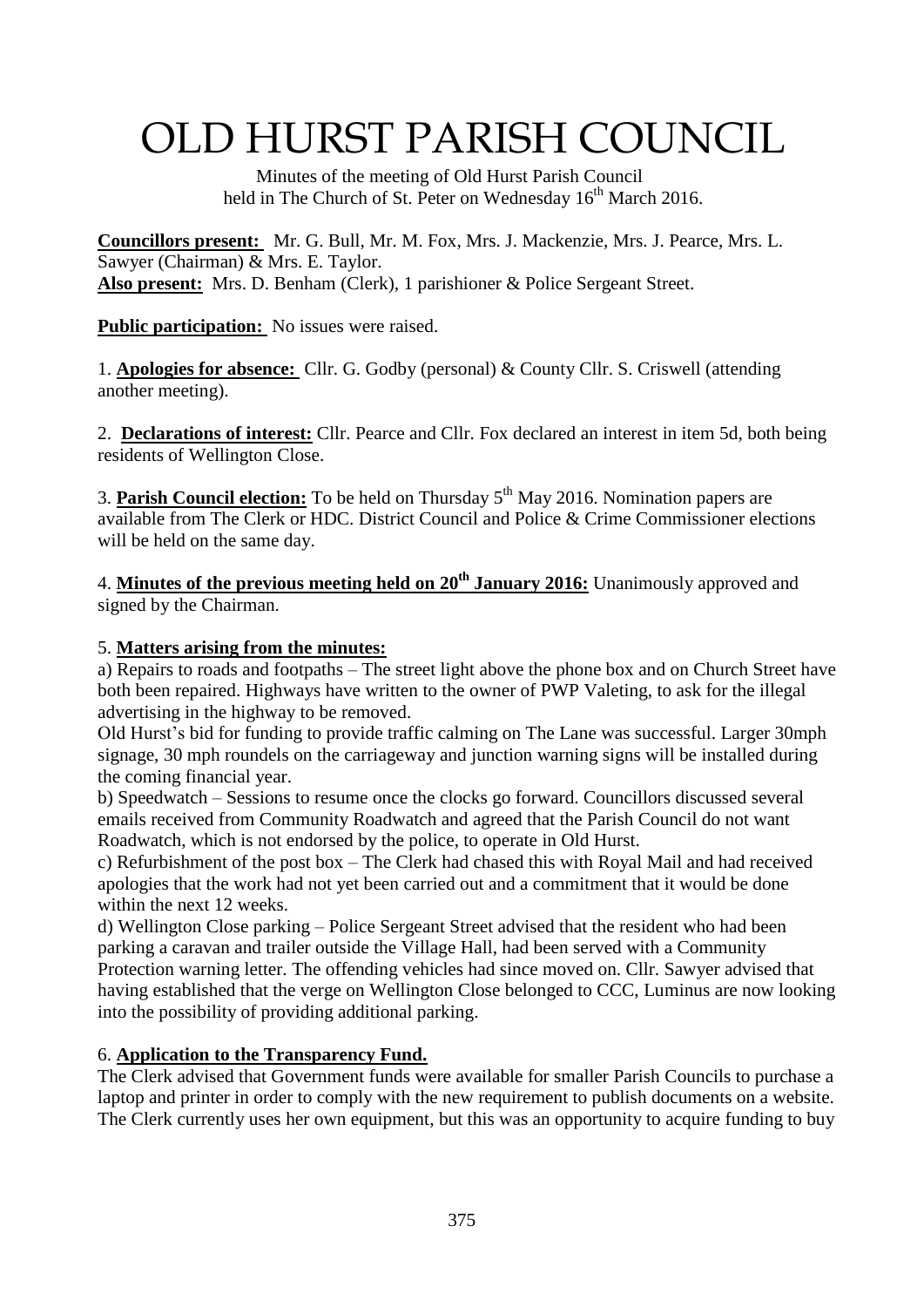a laptop and printer for Parish Council use only. Advice had been sought from askiT Services and an application submitted via CAPALC to the Transparency Fund. Cllr. Taylor proposed retrospective approval of the action taken by the Clerk. Seconded by Cllr. Pearce and unanimously agreed.

## 7. **Finance.**

a) Payment of outstanding debts.

Cllr. Mackenzie proposed retrospective approval of payment of items (1) to (5) and approval of payment of item (6). Seconded by Cllr. Fox and unanimously agreed.

(1) Cq. No. 000458 - £24.00, Mrs. L. Sawyer, reimbursement for bulbs purchased.

(2) Cq. No. 000459 - £101.84, Mrs. D. Benham, wages & expenses for January.

(3) Cq. No. 000460 - £23.20, HMRC, PAYE/NI for January.

(4) Cq. No. 000461 - £95.43, Mrs. D. Benham, wages for February.

(5) Cq. No. 000462 - £23.00, HMRC, PAYE/NI for February.

(6) Cq. No. 000463 - £69.13, K & M Lighting Services Ltd. quarterly street lighting maintenance charge.

b) Current position - A copy of the receipts and payments and bank reconciliation was handed to each councillor.

c) Internal audit arrangements – Councillors unanimously agreed that Brian Cox & Co. should carry out the internal audit for year ending  $31<sup>st</sup>$  March 2016.

8. **Police matters:** Police Sergeant Street provided a summary of the crimes recorded for Old Hurst over the previous 6 months and confirmed that crime levels remained low.

#### 9. **Correspondence.**

a) Ballot for Buckingham Palace Garden Party tickets – Old Hurst was unsuccessful.

b) Details of Electoral Review of Huntingdonshire – emailed to councillors on 26/1.

c) Electoral Review of Cambridgeshire – final recommendations can be viewed at <http://consultation.lgbce.org.uk/node/4143>

d) CAPALC AGM minutes and presentation – emailed to councillors on 3/2.

e) Neighbourhood Planning workshop at HDC on 15/3 – attended by Cllr. Sawyer and the Clerk.

f) Neighbourhood Planning Roadshow at ACRE on 21/3

g) Information about forthcoming elections – forwarded to councillors on 14/3

h) Acknowledgement of Precept request from HDC. Band D charge will be £51.55 p.a.

#### 10. **Reports from Councillors.**

District Cllr. Bull advised that as a result of the Boundary Review, Old Hurst may be grouped with Warboys rather than Somersham. Devolved powers to Cambridgeshire, Norfolk and Suffolk had been announced in the Chancellor's budget but no details are available yet.

Cllr. Sawyer and the Clerk had attended a workshop on Neighbourhood Planning and felt that this could be a costly and time consuming process, perhaps better suited to larger parish/town councils. Clerk to forward presentation slides when received and councillors to view details at: <http://www.huntingdonshire.gov.uk/media/2074/neighbourhood-and-community-planning.pdf> CIL money - Clerk to research prices of small bus shelters and replacement street lights.